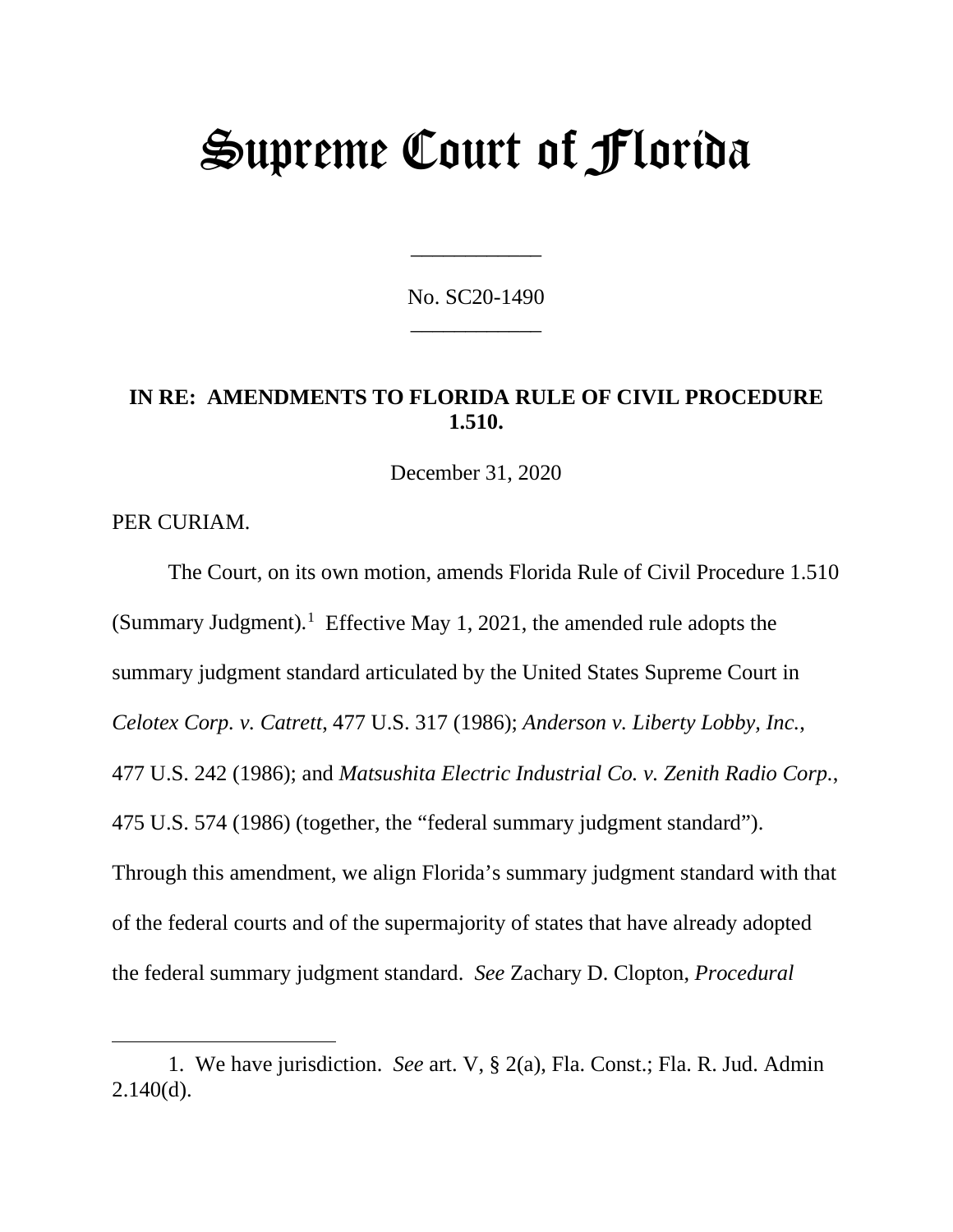*Retrenchment and the States*, 106 Calif. L. Rev. 411, 432 (2018) (identifying thirty-seven states as having adopted the federal standard in whole or in part; since then a thirty-eighth state (Utah) has embraced the federal standard).

The Florida and federal rules of civil procedure share the same overarching purpose: "to secure the just, speedy, and inexpensive determination of every action." Fla. R. Civ. P. 1.010; *cf*. Fed. R. Civ. P. 1. Moreover, as a purely textual matter, the critical sentences in Florida's summary judgment rule and in the federal summary judgment rule are materially indistinguishable. Specifically, Florida's rule 1.510(c) requires summary judgment where the record shows "that there is no genuine issue as to any material fact and that the moving party is entitled to a judgment as a matter of law." Federal Rule of Civil Procedure 56(a), in turn, requires summary judgment "if the movant shows that there is no genuine dispute as to any material fact and the movant is entitled to judgment as a matter of law."

Despite this consistency of purpose and text, Florida and federal courts have not been aligned in their summary judgment jurisprudence. Three particularly consequential differences stand out. (The following explains these key differences; the discussion is not intended to limit the scope of the rule amendment that we adopt today.)

First, "Florida courts [have] repeatedly declined to recognize the fundamental similarity between a motion for directed verdict and a motion for

- 2 -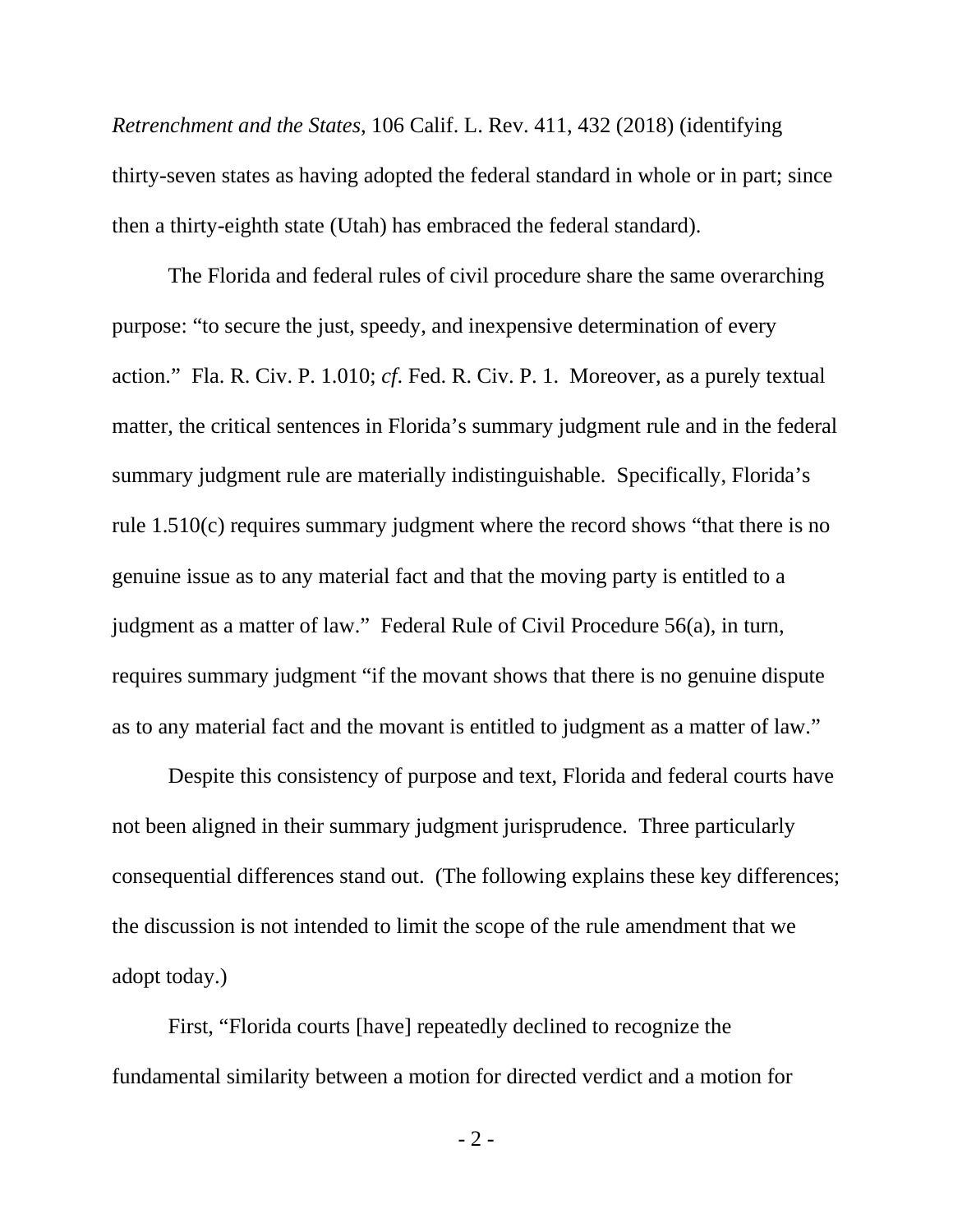summary judgment." Thomas Logue & Javier Alberto Soto, *Florida Should Adopt the Celotex Standard for Summary Judgment*, 76 Fla. Bar J. Feb. 2002, at 20, 22. By contrast, the Supreme Court has held that the federal summary judgment standard "mirrors" the standard for a directed verdict. *Anderson*, 477 U.S. at 250. Although it recognized that there are procedural differences in the two motions (one is made before trial and the other during trial), the Supreme Court concluded that "the inquiry under each is the same: whether the evidence presents a sufficient disagreement to require submission to a jury or whether it is so one-sided that one party must prevail as a matter of law." *Id*. at 251-52.

Second, since this Court's decision in *Holl v. Talcott*, 191 So. 2d 40 (Fla. 1966), Florida courts have required the moving party conclusively "to disprove the nonmovant's theory of the case in order to eliminate any issue of fact." Logue & Soto, *supra*, at 24. By contrast, the Supreme Court has held that there is "no express or implied requirement in Rule 56 that the moving party support its motion with affidavits or other similar materials *negating* the opponent's claim." *Celotex*, 477 U.S. at 323. Rather, the Supreme Court explained that "the burden on the moving party may be discharged by 'showing'—that is, pointing out to the district court—that there is an absence of evidence to support the nonmoving party's case." *Id*. at 325. Upon motion and provided there has been an "adequate time for discovery," the Supreme Court has held that summary judgment should be entered

- 3 -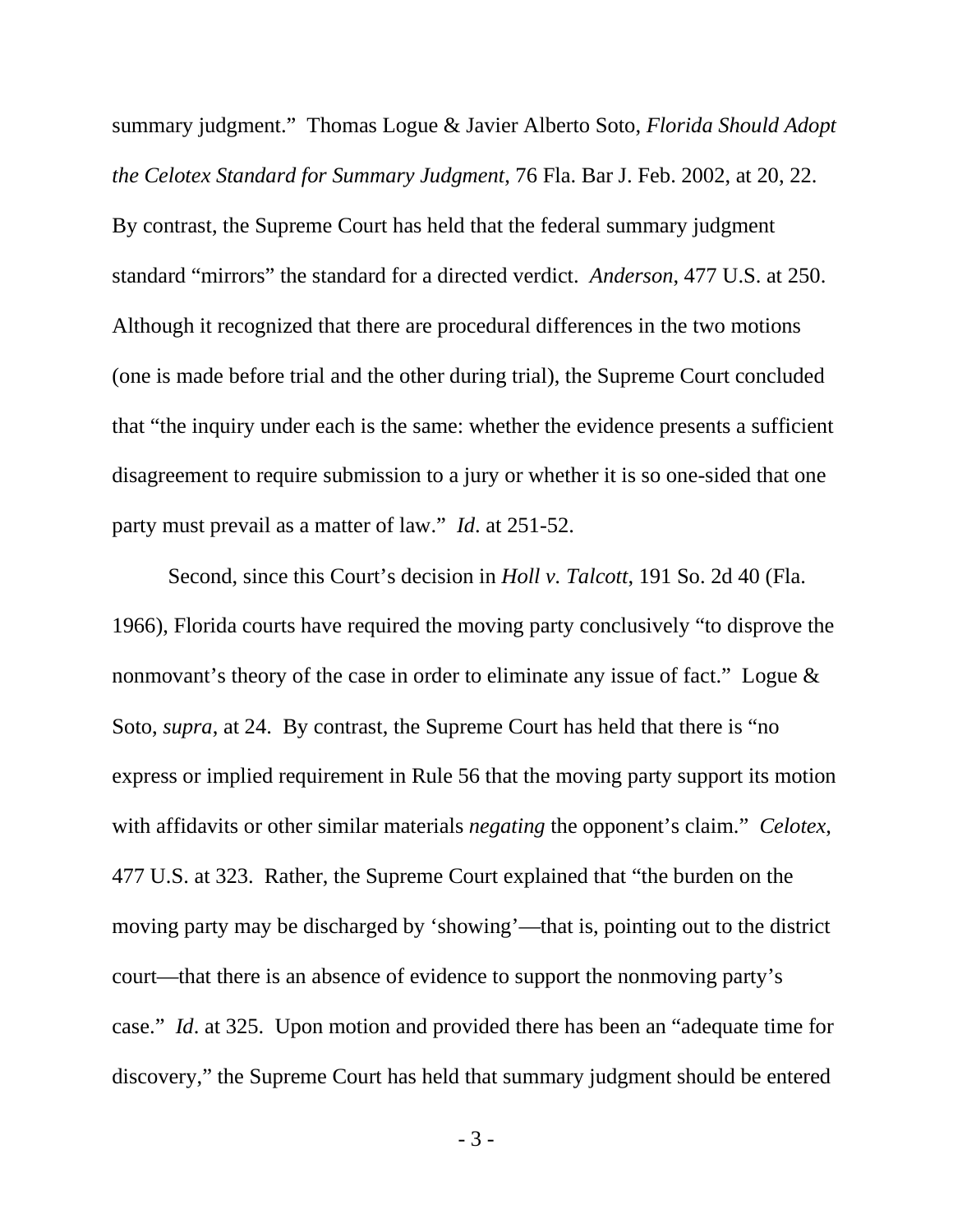"against a party who fails to make a showing sufficient to establish the existence of an element essential to that party's case, and on which that party will bear the burden of proof at trial." *Id*. at 322. In other words, under the federal summary judgment standard, "the extent of the moving party's burden varies depending on who bears the burden of persuasion at trial." *Salo v. Tyler*, 417 P. 3d 581, 587 (Utah 2018).

Third, Florida courts have adopted an expansive understanding of what constitutes a genuine (i.e., triable) issue of material fact. While the caselaw is not entirely uniform, a leading treatise characterizes the Florida standard this way: "[T]he existence of *any* competent evidence creating an issue of fact, however credible or incredible, substantial or trivial, stops the inquiry and precludes summary judgment, so long as the 'slightest doubt' is raised." Bruce J. Berman & Peter D. Webster, *Berman's Florida Civil Procedure* §1.510:5 (2020 ed.). By contrast, the Supreme Court has described the federal test as whether "the evidence is such that a reasonable jury could return a verdict for the nonmoving party." *Anderson*, 477 U.S. at 248. "If the evidence is merely colorable, or is not significantly probative, summary judgment may be granted." *Id*. at 249-50 (citations omitted). A party opposing summary judgment "must do more than simply show that there is some metaphysical doubt as to the material facts." *Matsushita*, 475 U.S. at 586. More recently, the Supreme Court explained that

- 4 -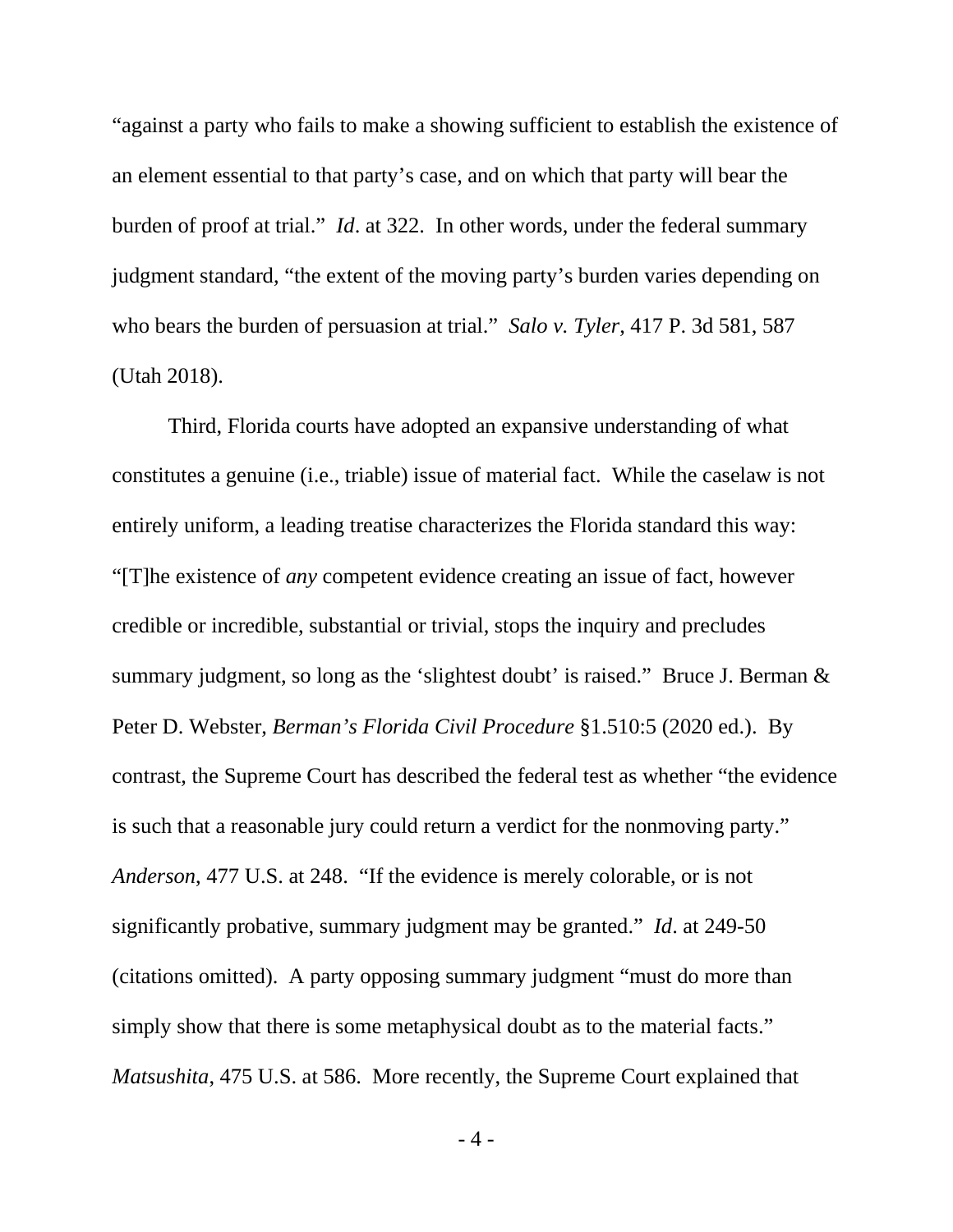"[w]hen opposing parties tell two different stories, one of which is blatantly contradicted by the record, so that no reasonable jury could believe it, a court should not adopt that version of the facts for purposes of ruling on a motion for summary judgment." *Scott v. Harris*, 550 U.S. 372, 380 (2007).

In *Wilsonart, LLC v. Lopez,* No. SC19-1336, 2019 WL 5188546, at \*1 (Fla. Oct. 15, 2019), we invited the parties to brief the question whether Florida should adopt the federal summary judgment standard. In addition to the *Wilsonart* parties' submissions, we heard from numerous *amici*, who as a group articulated a range of perspectives from Florida's legal and business communities. What we learned in *Wilsonart* supplemented our own views and experience dealing with this issue, which has long been the subject of thoughtful commentary. *See, e.g.*, Logue & Soto, *supra* (advocating that Florida adopt the federal summary judgment standard); Leonard D. Pertnoy, *Summary Judgment in Florida: The Road Less Traveled*, 20 St. Thomas L. Rev. 69 (2007) (same); *see also* Debra M. Salisbury, *Trawick's Florida Practice & Procedure* § 25:5 (2020 ed.) ("Florida courts have followed a more restrictive course than federal courts so that summary judgment has lost some of its utility in Florida practice.").

We are persuaded that the federal summary judgment standard better comports with the text and purpose of rule 1.510 and that adopting that standard is in the best interest of our state. As we said at the outset, our rules of civil

- 5 -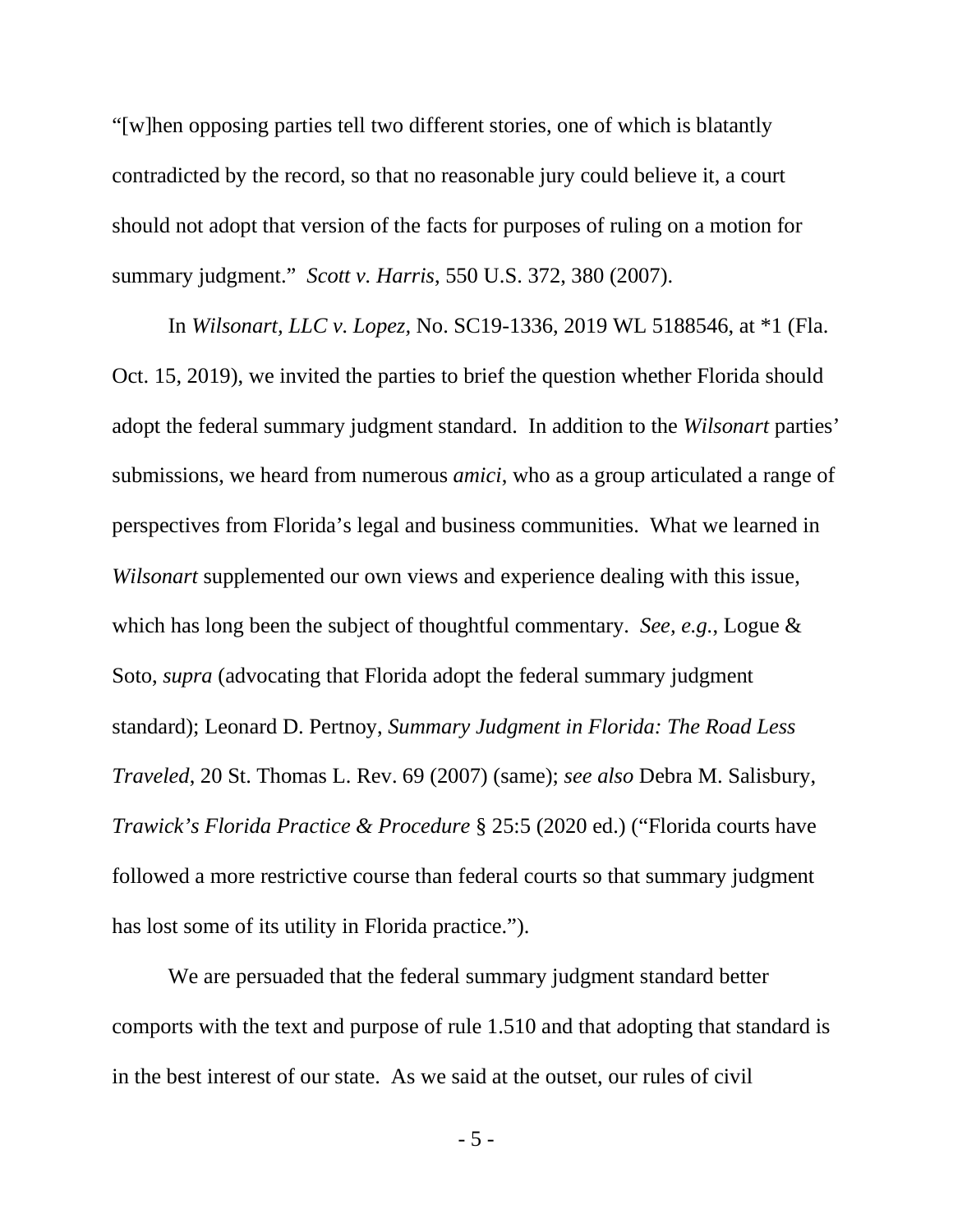procedure are meant "to secure the just, speedy, and inexpensive determination of every action." Fla. R. Civ. P. 1.010. Yet Florida courts' interpretation of our summary judgment rule has unnecessarily failed to contribute to that objective. Overall and especially as to each of the key areas described above, the federal summary judgment standard is more rational, more fair, and more consistent with the structure and purpose of our rules of civil procedure.

We agree with the Supreme Court that "[s]ummary judgment procedure is properly regarded not as a disfavored procedural shortcut, but rather as an integral part of [our rules] as a whole." *Celotex*, 477 U.S. at 327. The Supreme Court's reasoning underlying the federal summary judgment standard is compelling: "One of the principal purposes of the summary judgment rule is to isolate and dispose of factually unsupported claims or defenses, and we think it should be interpreted in a way that allows it to accomplish this purpose." *Id*. at 323-24.

In adopting this amendment, we reaffirm the bedrock principle that summary judgment is not a substitute for the trial of disputed fact issues. As the Supreme Court itself has emphasized, the summary judgment rule must be implemented "with due regard … for the rights of persons asserting claims and defenses that are adequately based in fact to have those claims and defenses tried to a jury." *Id*. at 327. Our goals are simply to improve the fairness and efficiency of Florida's civil justice system, to relieve parties from the expense and burdens of meritless

- 6 -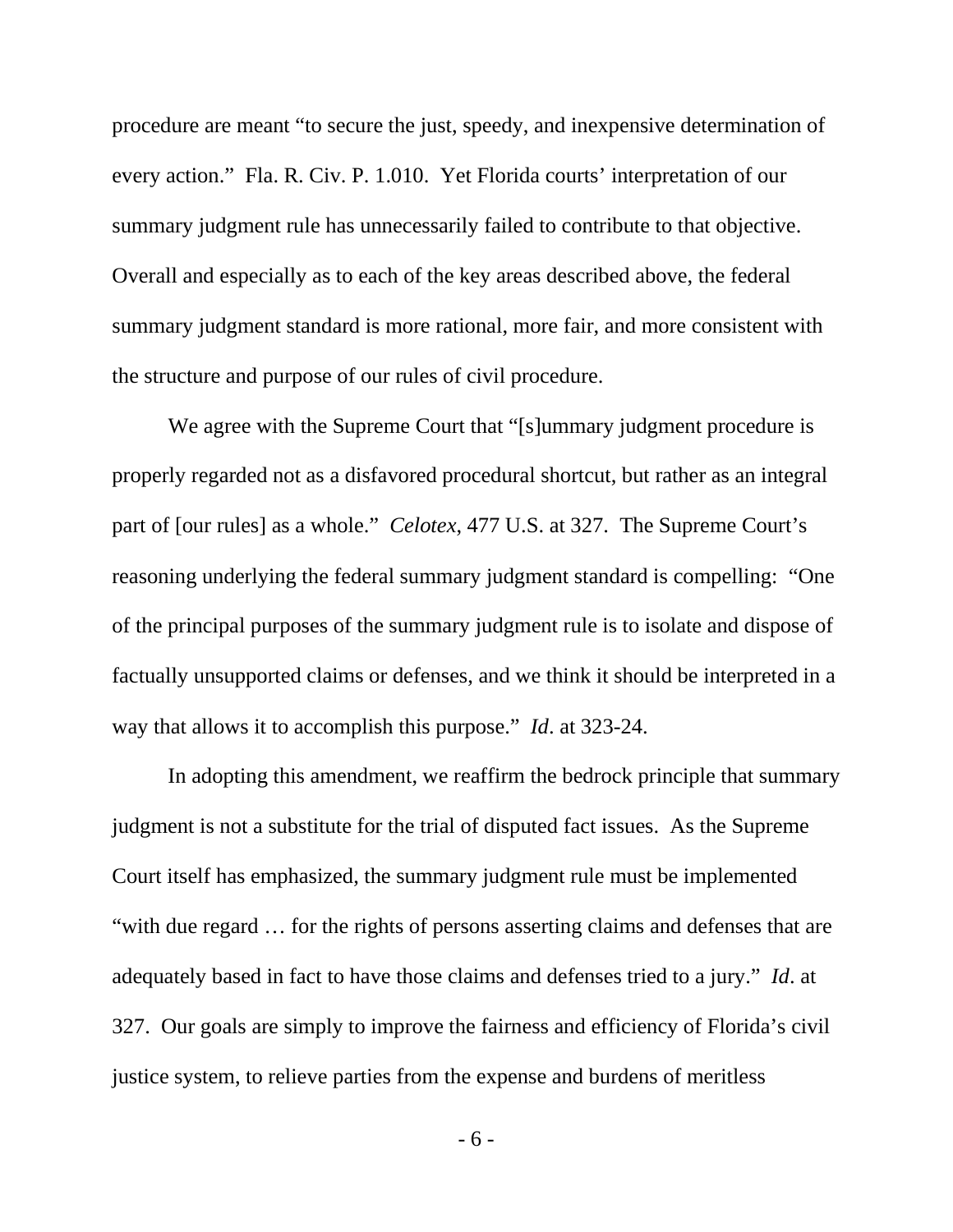litigation, and to save the work of juries for cases where there are real factual disputes that need resolution.

To allow an opportunity for public comments, this amendment will not take effect until May 1, 2021. We invite comments not just on this amendment, but also on whether the effective implementation of the amendment requires any additional, ancillary amendments to rule 1.510. We also invite comments on whether there are specific textual provisions of federal rule 56 that should be added to rule 1.510, and indeed whether rule 1.510 should be replaced in its entirety with the text of rule 56. Interested persons shall have sixty days from the date of this opinion to file comments with the Court.<sup>[2](#page-6-0)</sup> We specifically invite comments from The Florida Bar's Civil Procedure Rules Committee.

<span id="page-6-0"></span><sup>2.</sup> All comments must be filed with the Court on or before March 2, 2021, with a separate request for oral argument if the person filing the comment wishes to participate in oral argument, which may be scheduled in this case. If filed by an attorney in good standing with The Florida Bar, the comment must be electronically filed via the Florida Courts E-Filing Portal (Portal) in accordance with *In re Electronic Filing in the Supreme Court of Florida via the Florida Courts E-Filing Portal*, Fla. Admin. Order No. AOSC13-7 (Feb. 18, 2013). If filed by a nonlawyer or a lawyer not licensed to practice in Florida, the comment may be, but is not required to be, filed via the Portal. Comments filed via the Portal must be submitted in Microsoft Word 97 or higher. *See In re Electronic Filing in the Florida Supreme Court*, Fla. Admin. Order No. AOSC17-27 (May 9, 2017). Any person unable to submit a comment electronically must mail or handdeliver the originally signed comment to the Florida Supreme Court, Office of the Clerk, 500 South Duval Street, Tallahassee, Florida 32399-1927; no additional copies are required or will be accepted.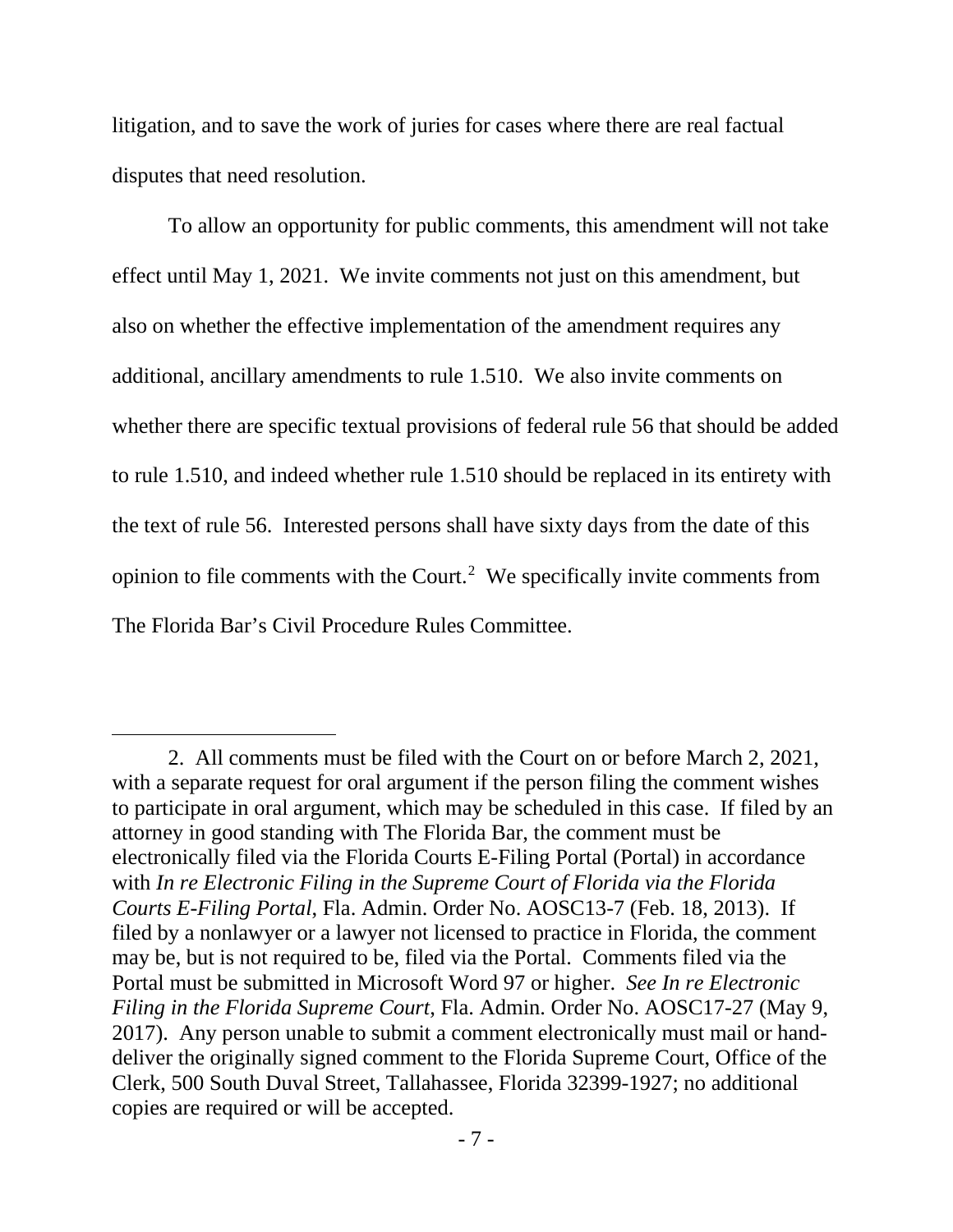Accordingly, the Florida Rules of Civil Procedure are amended as reflected

in the appendix to this opinion. New language is indicated by underscoring;

deletions are indicated by struck-through type. The amendments shall become

effective May 1, 2021 at 12:01 a.m.

It is so ordered.

CANADY, C.J., and POLSTON, LAWSON, MUÑIZ, COURIEL, and GROSSHANS, JJ., concur. LABARGA, J., dissents with an opinion.

#### THE FILING OF A MOTION FOR REHEARING SHALL NOT ALTER THE EFFECTIVE DATE OF THESE AMENDMENTS.

LABARGA, J., dissenting.

Citing Florida's interest in "secur[ing] the just, speedy, and inexpensive determination of every action," majority op. at 2, 5, the majority's decision discards long-settled law—interpreting the standard for summary judgment in Florida's state courts—in favor of the less restrictive federal interpretation. Under the federal interpretation, summary judgment is appropriate if the trial court concludes that no reasonable jury could render a verdict in favor of the nonmoving party. Fully recognizing the imperative that Florida's state courts operate efficiently, I nonetheless dissent to today's decision, which infringes upon the role of the jury in deciding disputes in civil cases.

Because of its preclusive effect, a grant of summary judgment warrants great caution. Indeed, "[c]aution and discernment should go hand in hand where the

- 8 -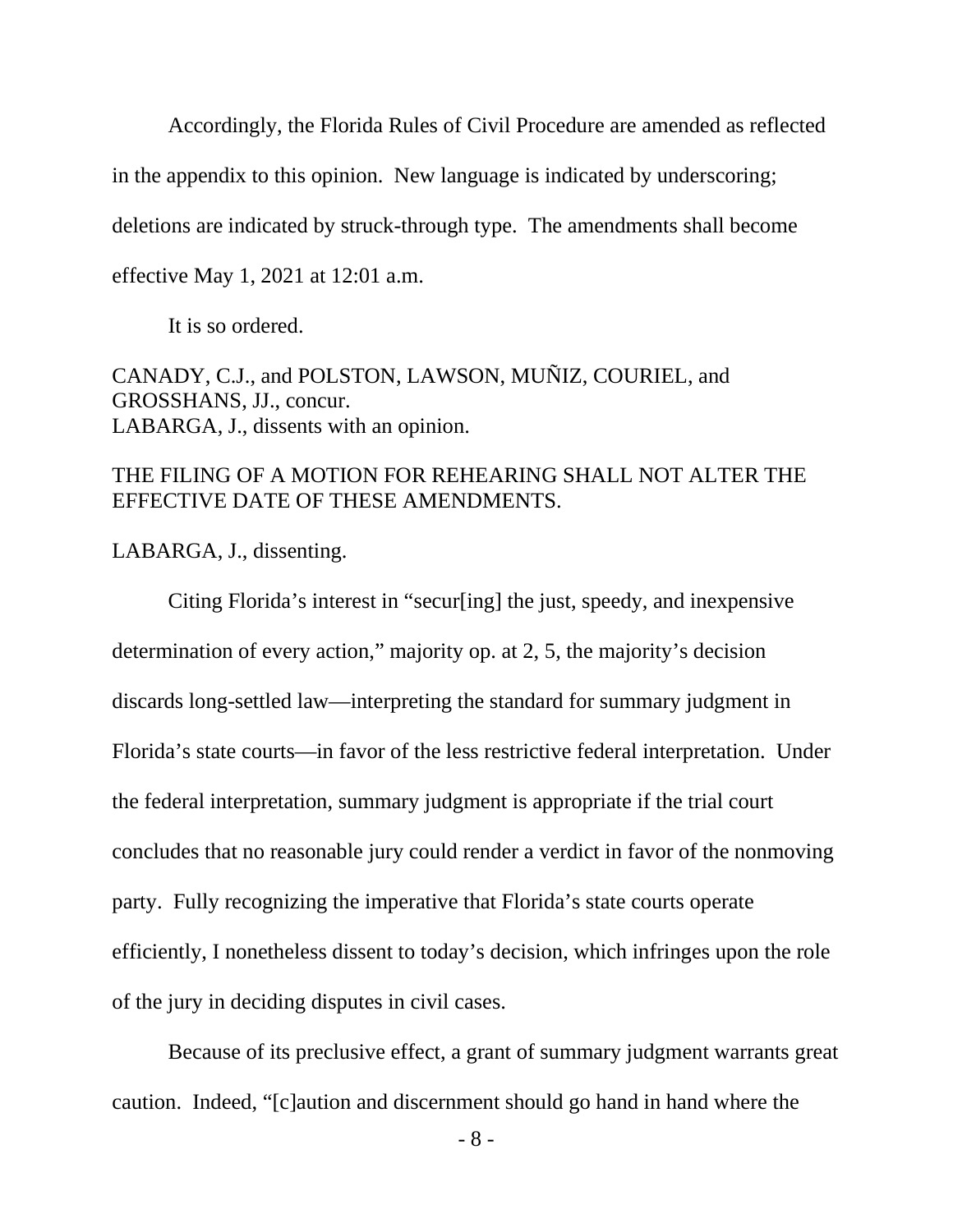power to enter summary judgment or decree is exercised, for such a power wields a dangerous potential which could have the effect of trespass against fundamental and traditional processes for determining the rights of litigants." *Humphrys v. Jarrell*, 104 So. 2d 404, 408 (Fla. 2d DCA 1958). Vital to carrying out these fundamental and traditional processes is the jury which, in its role as finder of fact, hears evidence presented at trial and decides questions of fact raised by a litigant's claim.

The moving party's intent in filing a motion for summary judgment is to dispose of a litigant's claim on the basis that no genuine issue of material fact exists. For decades, Florida courts have been judicious in granting summary judgment because, as observed by one of our district courts, "a motion for summary judgment is not a substitute for a trial on the merits." *Hervey v. Alfonso*, 650 So. 2d 644, 646 (Fla. 2d DCA 1995). However, when the more relaxed federal interpretation is applied to a motion for summary judgment, the trial court's analysis goes far beyond evaluating whether an issue of material fact is in dispute. Instead, the trial court assumes a role traditionally reserved for a jury and engages in weighing evidence.

I emphasize that it is not the dispute of *any* fact that precludes summary judgment, but the dispute of a *genuine* issue of *material* fact. Thus, the issue of fact must be of such import that it is dispositive of the litigant's claim. Far from

- 9 -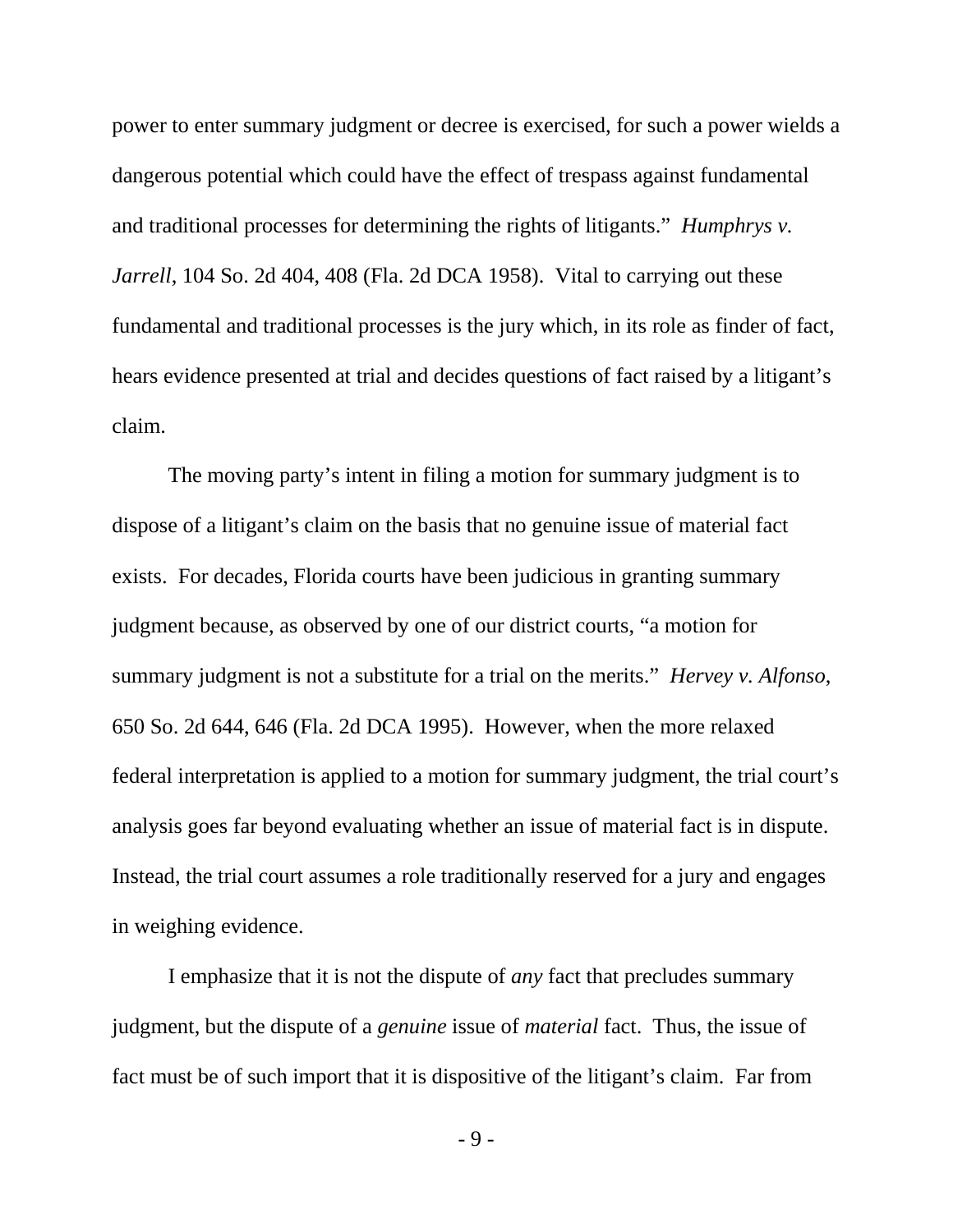being an innocuous requirement, this language sets a much higher bar than what the majority describes as "some metaphysical doubt as to the material facts." Majority op. at 4 (quoting *Matsushita Elec. Indus. Co. v. Zenith Radio Corp.*, 475 U.S. 574, 586 (1986)).

For more than two hundred years, this country has preserved the right to trial by jury in civil cases. George Mason, one of this country's founding fathers, said: "That in controversies respecting property, and in suits between man and man, the ancient trial by jury is preferable to any other, and ought to be held sacred." Because I believe that today's decision infringes upon the jury's sacred role, I respectfully dissent.

Original Proceeding – Florida Rules of Civil Procedure